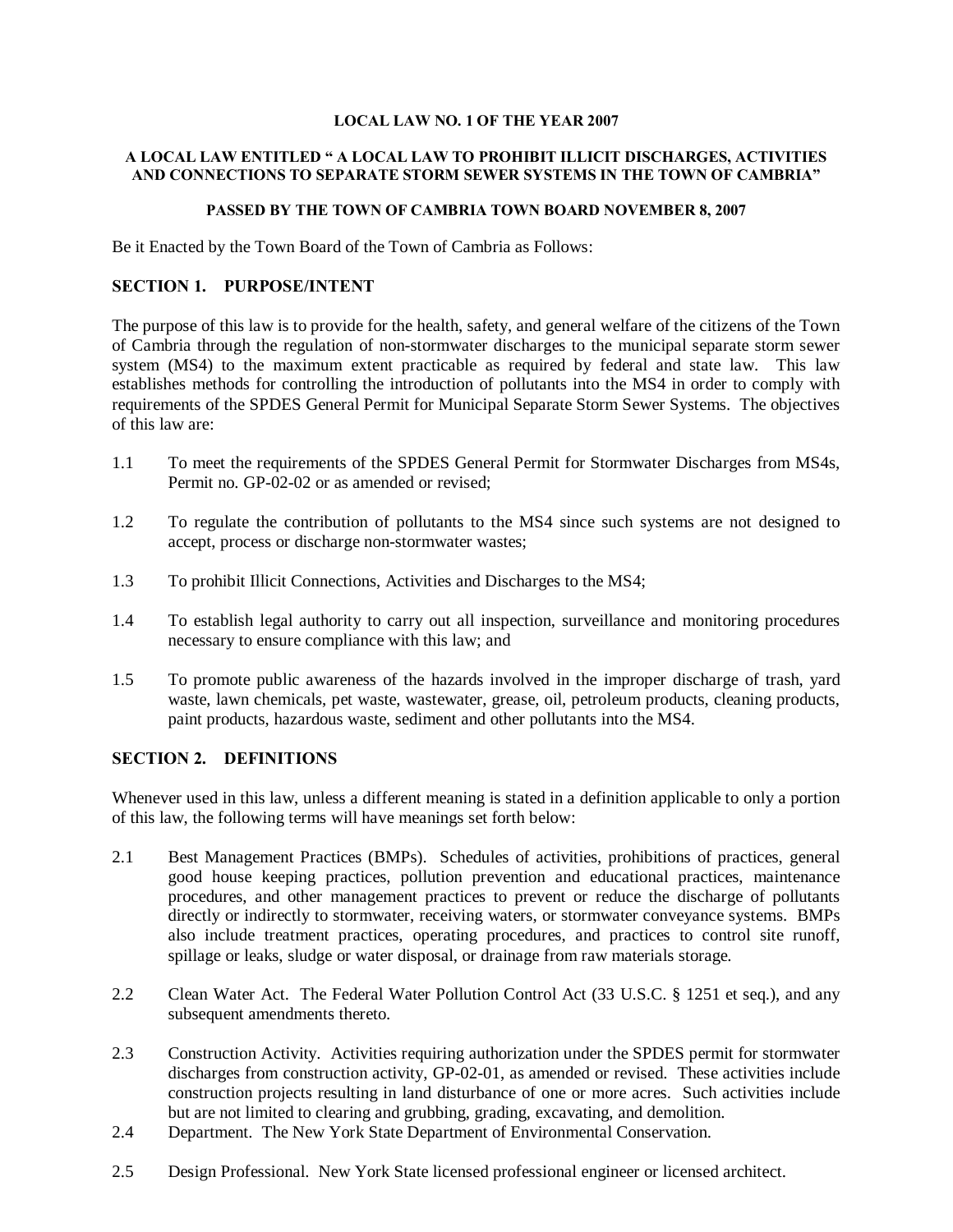- 2.6 Hazardous Materials. Any material, including any substance, waste, or combination thereof, which because of its quantity, concentration, or physical, chemical, or infectious characteristic may cause, or significantly contribute to, a substantial present or potential hazard to human health, safety, property, or the environment when improperly treated, stored, transported, disposed of, or otherwise managed.
- 2.7 Illicit Connections. Any drain or conveyance, whether on the surface or subsurface, which allows an illegal discharge to enter the MS4, including but not limited to:

1. Any conveyances which allow any non-stormwater discharge including treated or untreated sewage, process wastewater, and wash water to enter the MS4 and any connections to the storm drain system from indoor drains and sinks, regardless of whether said drain or connection had been previously allowed, permitted, or approved by an authorized enforcement agency; or

2. Any drain or conveyance connected from a commercial or industrial land use to the MS4 which has not been documented in plans, maps, or equivalent records and approved by an authorized enforcement agency.

- 2.8 Illicit discharge. Any direct or indirect non-stormwater discharge to the MS4, except as exempted in Section 6 of this law.
- 2.9 Industrial Activity. Activities requiring SPDES permit for discharges from industrial activities except construction, GP-98-03, as amended or revised.
- 2.10 MS4. Municipal Separate Storm Sewer System.
- 2.11 Municipal Separate Storm Sewer System. A conveyance or system of conveyances (including roads with drainage systems, municipal streets, catch basins, curbs, gutters, ditches, man-made channels, or storm drains):
	- 1. Owned or operated by the Town of Cambria;
	- 2. Designed or used for collecting or conveying stormwater;
	- 3. Which is not a combined sewer; and
	- 4. Which is not part of a Publicly Owned Treatment Works (POTW) as defined at 40CFR 122.2.
- 2.12 Municipality. The Town of Cambria.
- 2.13 Non-Stormwater Discharge. Any discharge to the MS4 that is not composed entirely of stormwater.
- 2.14 Person. Any individual, association, organization, partnership, firm, corporation or other entity recognized by law and acting as either the owner or as the owner% agent.
- 2.15 Pollutant. Dredged spoil, filter backwash, solid waste, incinerator residue, treated or untreated sewage, garbage, sewage sludge, munitions, chemical wastes, biological materials, radioactive materials, heat, wrecked or discharged equipment, rock, sand and industrial, municipal, agricultural waste and ballast discharged into water; which may cause or might reasonably be expected to cause pollution of the waters of the state in contravention of the standards.
- 2.16 Premises. Any building, lot, parcel of land, or portion of land whether improved or unimproved including adjacent sidewalks and parking strips.
- 2.17 Special Conditions.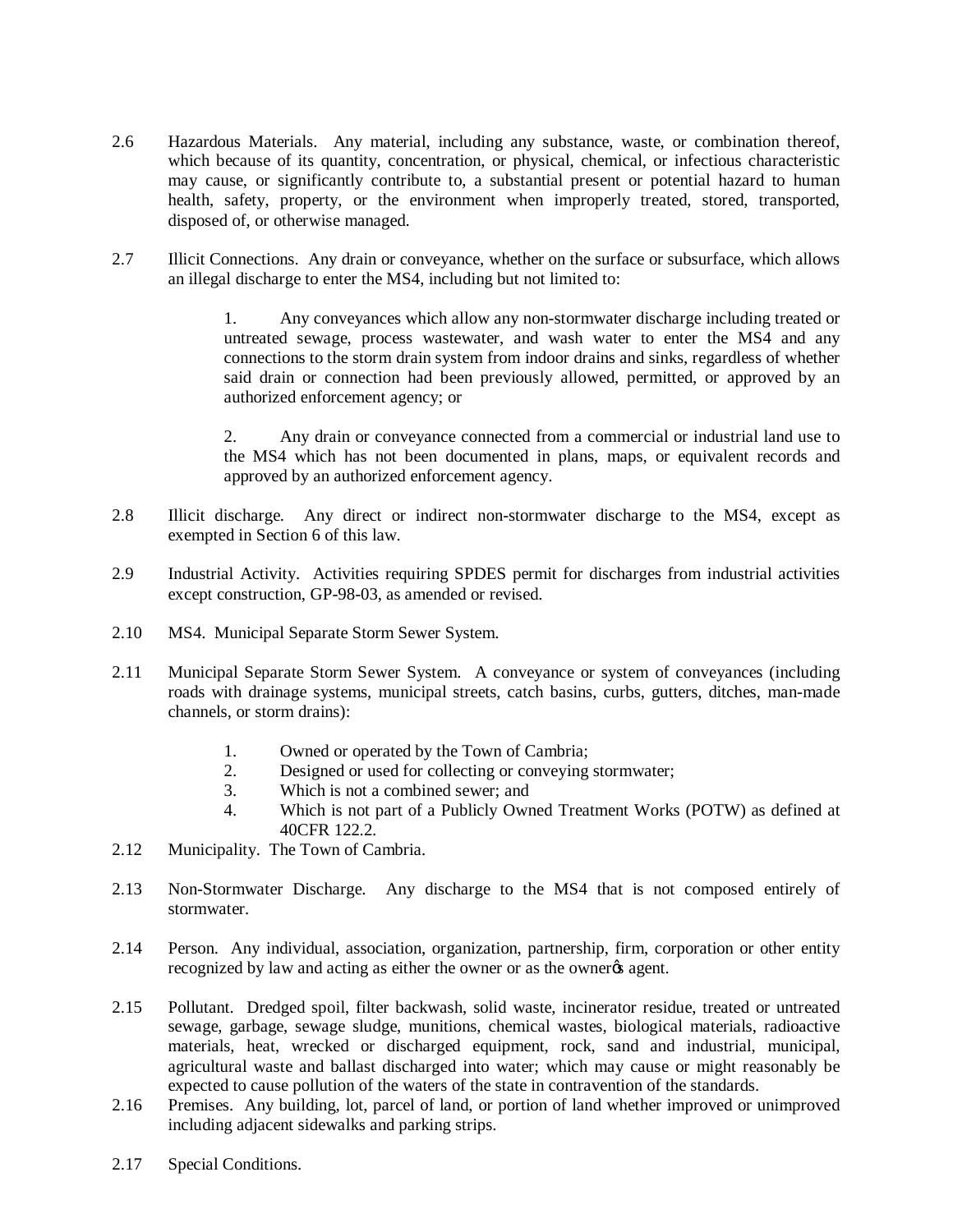1. Discharge Compliance with Water Quality Standards. The condition that applies where a municipality has been notified that the discharge of stormwater authorized under their MS4 permit may have caused or has the reasonable potential to cause or contribute to the violation of an applicable water quality standard. Under this condition the municipality must take all necessary actions to ensure future discharges do not cause or contribute to a violation of water quality standards.

303(d) Listed Waters. The condition in the municipality is MS4 permit that applies where the MS4 discharges to a 303(d) listed water. Under this condition the stormwater management program must ensure no increase of the listed pollutant of concern to the 303(d) listed water.

3. Total Maximum Daily Load (TMDL) Strategy. The condition in the municipality & MS4 permit where a TMDL including requirements for control of stormwater discharges has been approved by EPA for a waterbody or watershed into which the MD4 discharges. If the discharge from the MS4 did not meet the TMDL stormwater allocations prior to September 10, 2003, the municipality was required to modify its stormwater management program to ensure that reduction of the pollutant of concern specified in the TMDL is achieved.

4. The condition in the municipality in MS4 permit that applies if a TMDL is approved in the future by EPA for any waterbody or watershed into which an MS4 discharges. Under this condition the municipality must review the applicable TMDL to see if it includes requirements for control of stormwater discharges. If an MS4 is not meeting the TMDL stormwater allocations, the municipality must, within six (6) months of the TMDL $\alpha$  approval, modify its stormwater management program to ensure that reduction of the pollutant of concern specified in the TMDL is achieved.

- 2.18 State Pollutant Discharge Elimination System (SPDES) Stormwater Discharge Permit. A permit issued by the Department that authorizes the discharge of pollutants to waters of the state.
- 2.19 Stormwater. Rainwater, surface runoff, snowmelt and drainage.
- 2.20 Stormwater Management Officer (SMO). An employee, the municipal engineer or other public official(s) designated by the Town of Cambria to enforce this local law. The SMO may also be designated by the municipality to accept and review stormwater pollution prevention plans, forward the plans to the applicable municipal board and inspect stormwater management practices.
- 2.21 303(d) List. A list of all surface waters in the state for which beneficial uses of the water (drinking, recreation, aquatic habitat, and industrial use) are impaired by pollutants, prepared periodically by the Department as required by Section 303(d) of the Clean Water Act. 303(d) listed waters are estuaries, lakes, and streams that fall short of the state surface water quality standards and are not expected to improve within the next two years.
- 2.22 TMDL. Total Maximum Daily Load.
- 2.23 Total Maximum Daily Load. The maximum amount of a pollutant to be allowed to be released into a waterbody so as not to impair uses of the water, allocated among the sources of that pollutant.
- 2.24 Wastewater. Water that is not stormwater, is contaminated with pollutants and is or will be discarded.

# **SECTION 3. APPLICABILITY**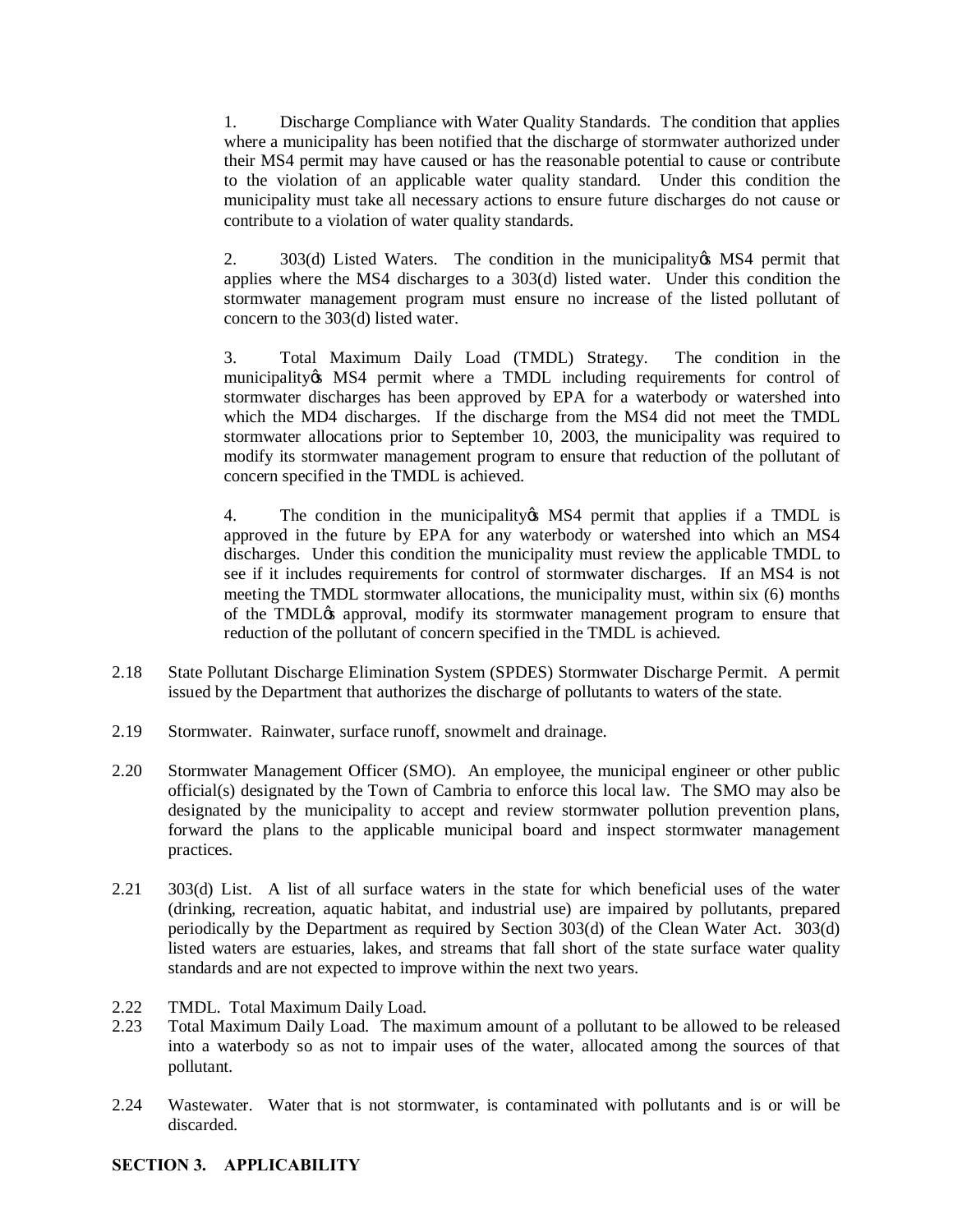This law shall apply to all water entering the MS4 generated on any developed and undeveloped lands unless explicitly exempted by an authorized enforcement agency.

# **SECTION 4. RESPONSIBILITY FOR ADMINISTRATION**

The Stormwater Management Officer(s) (SMO(s)) shall administer, implement, and enforce the provisions of this law. Such powers granted or duties imposed upon the authorized enforcement official may be delegated in writing by the SMO as may be authorized by the municipality.

# **SECTION 5. SEVERABILITY**

The provisions of this law are hereby declared to be severable. If any provision, clause, sentence, or paragraph of this law or the application thereof to any person, establishment, or circumstances shall be held invalid, such invalidity shall not affect the other provisions or application of this law.

### **SECTION 6. DISCHARGE PROHIBITIONS**

6.1 Prohibition of Illegal Discharges. No person shall discharge or cause to be discharged into the MS4 any materials other than stormwater except as provided in Section 6.1.1. The commencement, conduct or continuance of any illegal discharge to the MS4 is prohibited except as described as follows:

> 6.1.1 The following discharges are exempt from discharge prohibitions established by this local law, unless the Department or the municipality has determined them to be substantial contributors of pollutants: water line flushing or other potable water sources, landscape irrigation or lawn watering, existing diverted stream flows, rising ground water, uncontaminated ground water infiltration to stormdrains, uncontaminated pumped ground water, foundation or footing drains, crawl space or from individual residential car washing, natural riparian habitat or wetland flows, dechlorinated swimming pool discharges, residential street wash water, water from fire fighting activities, and any other water source not containing pollutants. Such exempt discharges shall be made in accordance with an appropriate plan for reducing pollutants.

> 6.1.2 Discharges approved in writing by the SMO to protect life or property from imminent harm or damage, provided that, such approval shall not be construed to constitute compliance with other applicable laws and requirements, and further provided that such discharges may be permitted for a specified time prior and under such conditions as the SMO may deem appropriate to protect such life and property while reasonably maintaining the purpose and intent of this local law.

> 6.1.3 Dye testing in compliance with applicable state and local laws is an allowable discharge, but requires a verbal notification to the SMO prior to the time of the test.

> 6.1.4 The prohibition shall not apply to any discharge permitted under an SPDES permit, waiver, or waste discharge order issued to the discharger and administered under the authority of the Department, provided that the discharger is in full compliance with all requirements of the permit, waiver, or order and other applicable laws and regulations, and provided that written approval has been granted for any discharge to the MS4.

### 6.2 Prohibition of Illicit Connections.

6.2.1 The construction, use, maintenance or continued existence of illicit connections to the MS4 is prohibited.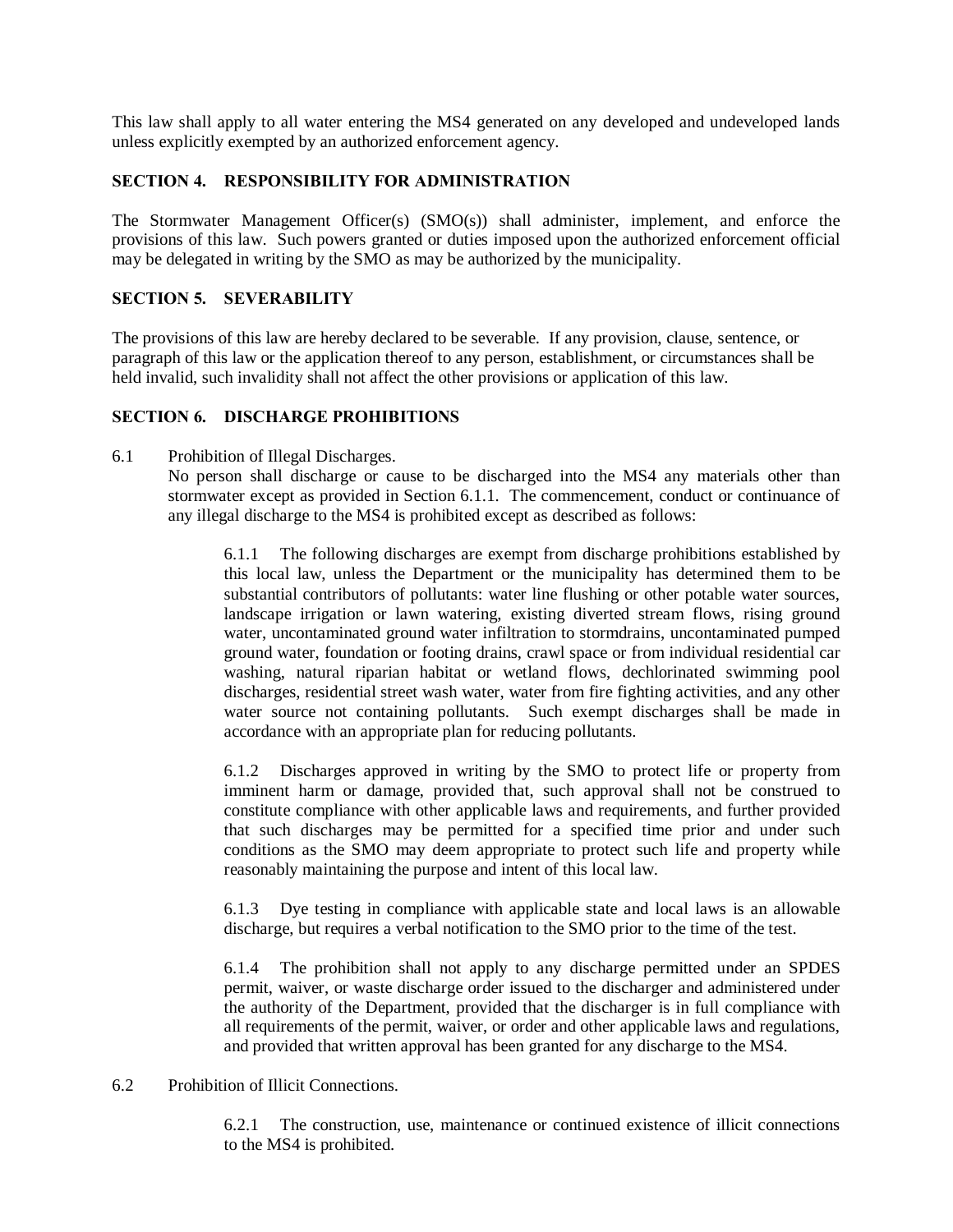6.2.2 This prohibition expressly includes, without limitation, illicit connections made in the past, regardless of whether the connection was permissible under law or practices applicable or prevailing at the time of connection.

6.2.3 A person is considered to be in violation of this local law if the person connects a line conveying sewage to the municipality in MS4, or allows such a connection to continue.

# **SECTION 7. REQUIREMENT TO PREVENT, CONTROL, AND REDUCE STORMWATER POLLUTANTS BY THE USE OF BEST MANAGEMENT PRACTICES.**

- 7.1 Best Management Practices. Where the SMO has identified illicit discharges as defined in Section 2 or activities contaminating stormwater as defined in Section 8 the municipality may require implementation of Best Management Practices (BMPs) to control those illicit discharges and activities.
- 7.1.1 The owner or operator of a commercial or industrial establishment shall provide, at their own expense, reasonable protection from accidental discharge of prohibited materials or other wastes into the MS4 through the use of structural and non-structural BMPs.
	- 7.1.2 Any person responsible for a property or premise, which is, or may be, the source of an illicit discharge as defined in Section 2 or an activity contaminating stormwater as defined in Section 8, may be required to implement, at said person's expense, additional structural and non-structural BMPs to reduce or eliminate the source of pollutant(s) to the MS4.
	- 7.1.3 Compliance with all terms and conditions of a valid SPDES permit authorizing the discharge of stormwater associated with industrial activity, to the extent practicable, shall be deemed compliance with the provisions of this section.

### **SECTION 8. SUSPENSION OF ACCESS TO MS4.** Illicit Discharges in Emergency Situations.

- 8.1 The SMO may, without prior notice, suspend MS4 discharge access to a person when such suspension is necessary to stop an actual or threatened discharge which presents or may present imminent and substantial danger to the environment, to the health or welfare of persons, or to the MS4. The SMO shall notify the person of such suspension within a reasonable time thereafter in writing of the reasons for the suspension. If the violator fails to comply with a suspension order issued in an emergency, the SMO may take such steps as deemed necessary to prevent or minimize damage to the MS4 or to minimize danger to persons.
- 8.2 Suspension due to the detection of illicit discharge. Any person discharging to the municipality of  $\mathcal{S}$ MS4 in violation of this law may have their MS4 access terminated if such termination would abate or reduce an illicit discharge. The SMO will notify a violator in wiring of the proposed termination of its MS4 access and the reasons therefor. The violator may petition the SMO for a reconsideration and hearing. Access may be granted by the SMO if he/she finds that the illicit discharge has ceased and the discharger has taken steps to prevent its recurrence. Access may be denied if the SMO determines in writing that the illicit discharge has not ceased or is likely to recur. A person commits an offense if the person reinstates MS4 access to premises terminated pursuant to this Section, without the prior approval of the SMO.

### **SECTION 9. INDUSTRIAL OR CONSTRUCTION ACTIVITY DISCHARGES.**

Any person such to an industrial or construction activity SPDES stormwater discharge permit shall comply with all provisions of such permit. Proof of compliance with said permit may be required in a form acceptable to the municipality prior to the allowing of discharges to the MS4.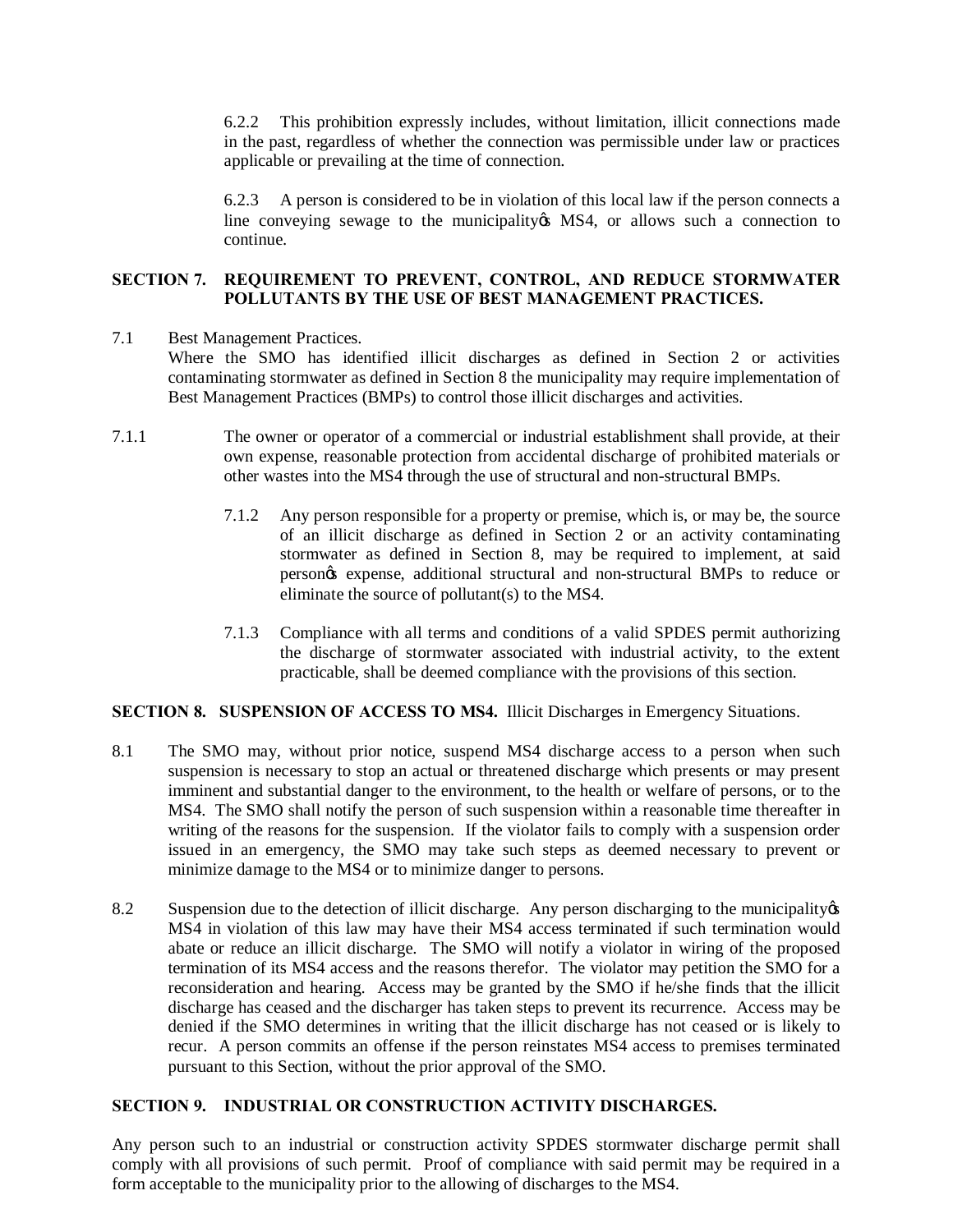### **SECTION 10. ACCESS AND MONITORING OF DISCHARGES.**

- 10.1 Applicability. This section applies to all facilities that the SMO must inspect to enforce any provision of this Law, or whenever the authorized enforcement agency has cause to believe that there exists, or potentially exists, in or upon any premises any condition which constitutes a violation of this Law.
- 10.2 Access to Facilities.

10.2.1 The SMO shall be permitted to enter and inspect facilities such to regulation under this law as often as may be necessary to determine compliance with this Law. If a discharger has security measures in force which require proper identification and clearance before entry into its premises, the discharger shall make the necessary arrangements to allow access to the SMO.

10.2.2 Facility operators shall allow the SMO ready access to all parts of the premises for the purposes of inspection, sampling, examination and copying of records as may be required to implement this law.

10.2.3 The municipality shall have the right to set up on any facility such to this law such devices as are necessary in the opinion of the SMO to conduct monitoring and/or sampling of the facility is stormwater discharge.

10.2.4 The municipality has the right to require the facilities such to this law to install monitoring equipment as is reasonably necessary to determine compliance with this law. The facility os sampling and monitoring equipment shall be maintained at all times in a safe and proper operating condition by the discharger at its own expense. All devices used to measure stormwater flow and quality shall be calibrated to ensure their accuracy.

> 10.2.5 Unreasonable delays in allowing the municipality access to a facility such to this law is a violation of this law. A person who is the operator of a facility such to this law commits an offense if the person denies the municipality reasonable access to the facility for the purpose of conducting any activity authorized or required by this law.

> 10.2.6 If the SMO has been refused access to any part of the premises from which stormwater is discharged, and he/she is able to demonstrate probably cause to believe that there may be a violation of this law, or that there is a need to inspect and/or sample as part of a routine inspection and sampling program designed to verify compliance with this law or any order issued hereunder, then the SMO may seek issuance of a search warrant from any court of competent jurisdiction.

#### **SECTION 11. NOTIFICATION OF SPILLS.**

Notwithstanding other requirements of law, as soon as any person responsible for a facility or operation or responsible for emergency response for a facility or operation has information of any known or suspected release of materials which are resulting or may result in illegal discharges or pollutants discharging into the MS4, said person shall take all necessary steps to ensure the discovery, containment, and cleanup of such release. In the event of such a release of hazardous materials said person shall immediately notify emergency response agencies of the occurrence via emergency dispatch services. In the event of a release of non-hazardous materials, said person shall notify the municipality in person or by telephone or facsimile no later than the next business day. Notifications in person or by telephone shall be confirmed by written notice addressed and mailed to the municipality within three (3) business days of the telephone notice. If the discharge of prohibited materials emanates from a commercial or industrial establishment, the owner or operator of such establishment shall also retain an on-site written record of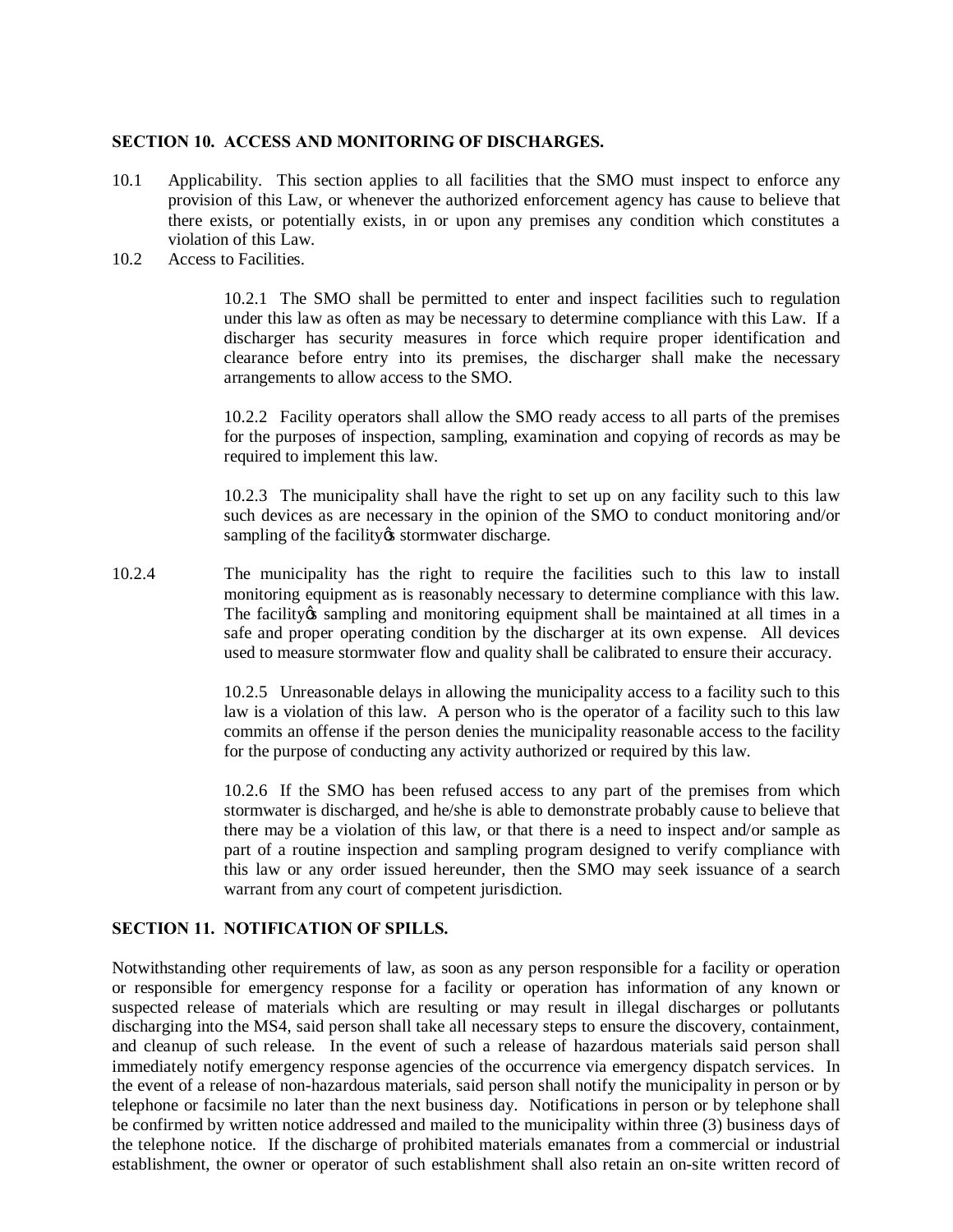the discharge and the actions taken to prevent is recurrence. Such records shall be retained for at least three (3) years.

### **SECTION 12. ENFORCEMENT**

12.1 Notice of Violation.

When the municipality os SMO finds that a person has violated a prohibition or failed to meet a requirement of this law, he/she may order compliance by written notice of violation to the responsible person. Such notice may require without limitation:

- 12.1.1 The elimination of illicit connections or discharges;
- 12.1.2 That violating discharges, practices, or operations shall cease and desist;
- 12.1.3 The abatement or remediation of stormwater pollution or contamination hazards and the restoration of any affected property;
- 12.1.4 The performance of monitoring, analysis, and reporting;
- 12.1.5 Prosecution for such violation under Section 12.2;
- 12.1.6 The implementation of source control or treatment BMPs. If abatement of a violation and/or restoration of affected property is required, the notice shall set forth a deadline within which such remediation or restoration must be completed. Said notice shall further advise that, should the violator fail to remediate or restore within the established deadline, the work will be done by a designated governmental agency or a contractor and the expense thereof shall be charged to the violator.
- 12.2 Penalties

In addition to or as an alternative to any penalty provided herein or by law, any person who violates the provisions of this local law shall be guilty of a violation punishable by a fine not exceeding three hundred fifty dollars (\$350.00) or imprisonment for a period not to exceed six (6) months, or both for conviction of a first offense; for conviction of a second offense both of which were committed within a period of five (5) years, punishable by a fine not less than three hundred fifty dollars (\$350.00) nor more than seven hundred dollars (\$700.00) or imprisonment for a period not to exceed six (6) months, or both; and upon a conviction for a third or subsequent offense all of which were committed within a period of five years, punishable by a fine not less than seven hundred dollars (\$700.00) not more than one thousand dollars (\$1,000.00) or imprisonment for a period not to exceed six months, or both. However, for the purposes of conferring jurisdiction upon courts and judicial officers generally, violations of this local law shall be deemed misdemeanors and for such purpose only all provisions of law relating to misdemeanors shall apply to such violations. Each weekes continued violation such constitute a separate additional violation.

### **SECTION 13. APPEAL OF NOTICE OF VIOLATION**

Any person receiving a Notice of Violation may appeal the determination of the SMO to the Town of Cambria Town Board within fifteen (15) days of its issuance, which shall hear the appeal within thirty (30) days after the filing of the appeal, and within five (5) days of making its decision, file its decision in the office of the municipal clerk and mail a copy of its decision by certified mail to the discharger.

#### **SECTION 14. CORRECTIVE MEASURES AFTER APPEAL**